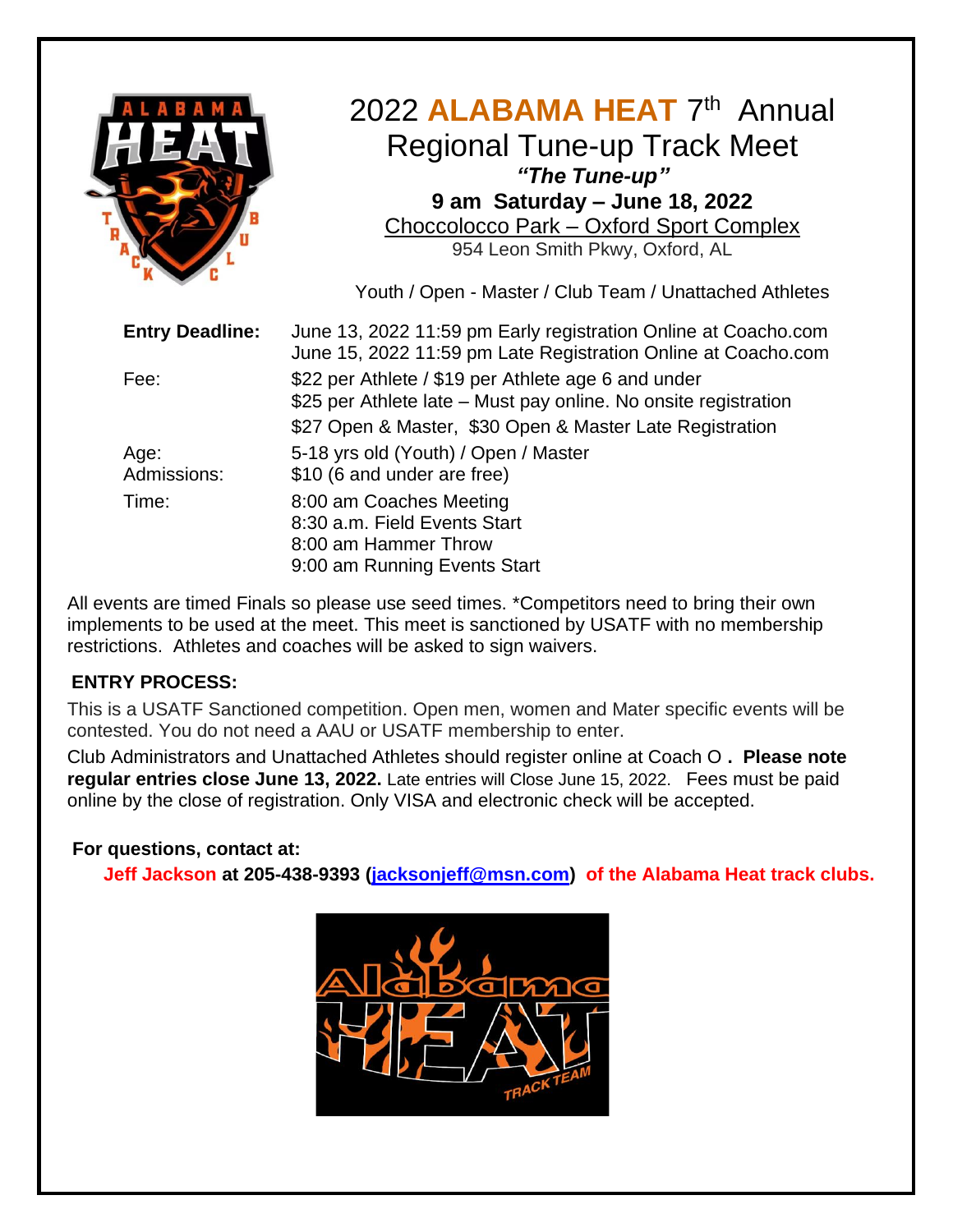**AWARDS:** Medals will be awarded to the top three (3) individuals and the top three (3) relay teams in each event of each age division.

**EVENT CHECK-IN:** There will be separate check-in areas for Running and Field events. Athletes must check in at these designated areas 30 minutes prior to the event's scheduled starting time. All athletes will be required to remain in the designated warm-up areas after checking in.

**COMPETITION BIB NUMBERS:** All competitors must wear their assigned bib numbers during competition and on the front on their jerseys only. If an athlete loses the bib number, a replacement can be purchased for a fee of five dollars. Bib numbers will be distributed to athletes by the coached in the coaches package or in the unattached athletes individual package. **(Coaches packages can be picked at the entry gate of the track**). Relay team members must be uniformed in competition or the relay team will be disqualified.

**EVENT RESULTS:** During competition, event results will be posted in a designated area at the track stadium. In addition, event results will be posted at **Xpresstiming.com,** 

# Rolling Schedule Starting at 9 am

1500 Meter Race Walk All Appropriate Age Groups

400 Meter Hurdles (36") M, Open, 15-16, 17-18

400 Meter Hurdles (30") W, Open, 15-16, 17-18 Hurdles

200 Meter Hurdles (30") 13-14

4x100 Meter Relay (All Divisions)

400 Meter Dash (All Divisions)

1500 Meter Run (All Divisions)

100 Meter Dash (All Divisions)

80 Meter Hurdles (30") 11-12

100 Meter Hurdles (33") 15-16, 17-18 Girls, Open

100 Meter Hurdles (30") 13-14

110 Meter Hurdles (39") 15-16, 17-18 Boys Open

800 Meter Dash (All Divisions)

200 Meter Dash (All Divisions)

4 x400 Meter Relay (All Divisions)

8 A.M. Hammer Throw All Divisions

# Field Events-8AM

8:30 am Long Jump (All Divisions Youngest to Oldest) Triple Jump following long jump (13-14 G/B, 15-18 G/B, OPEN W/M)

8:30 am High Jump (All Divisions (except 8 and under) Oldest to Youngest) 8:30 am Shot-Put (7-8 G/B, 9-10 G/B, 11-12 G/B, 13-14 G/B, 15-18 G/B, OPEN W/M)

Discus Throw following Hammer (15-18 G/B, OPEN W/M, 13-14 G/B)

Javelin (13-14 G/B, 15-18 G/B, OPEN W/M, turbo)

9 am Pole Vault (females, males follow)

Turbo-Javelin (7–8 B/G, 9/10 B/G, 11-12 B/G)